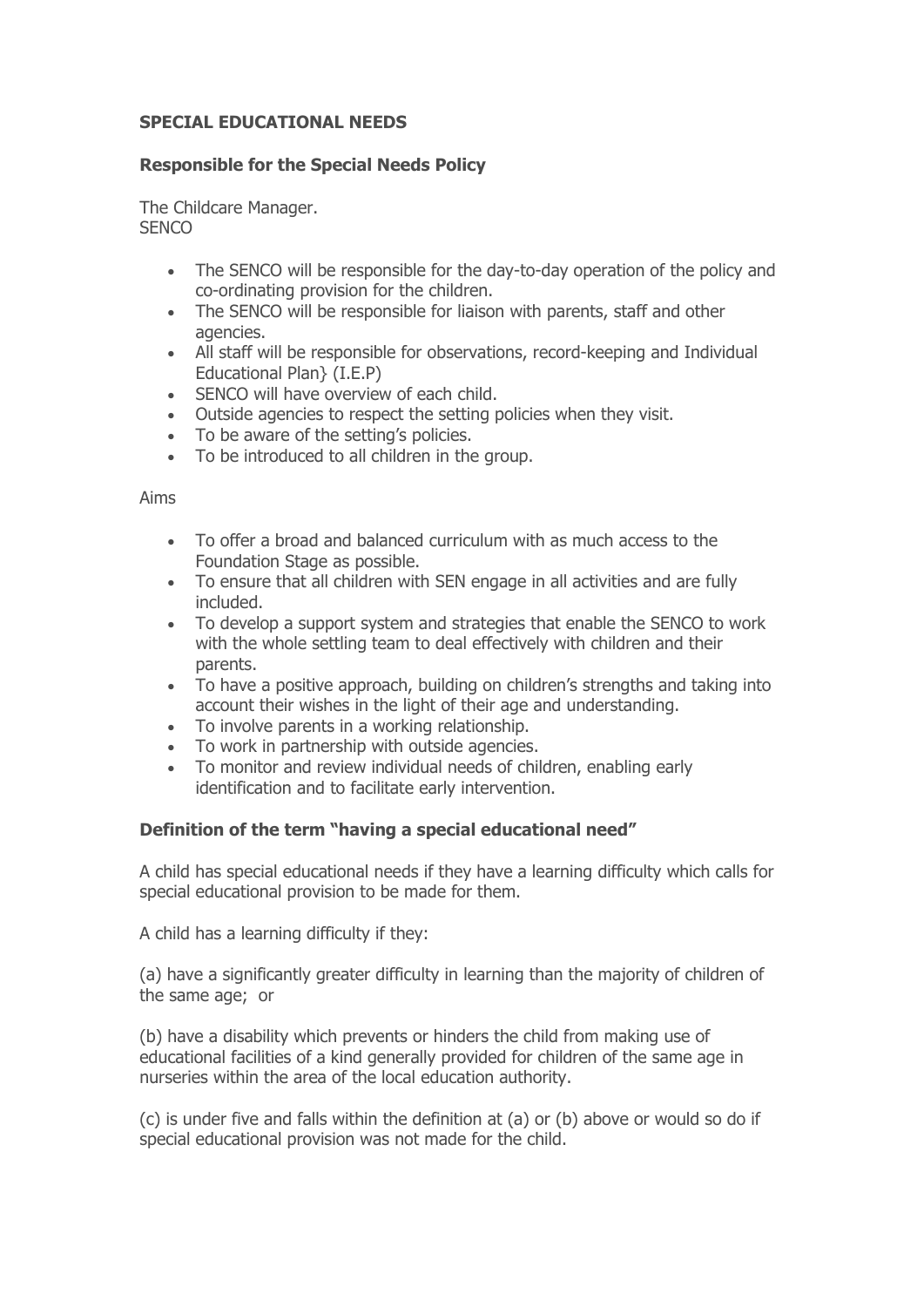A child must not be regarded as having a learning difficulty solely because the language or medium of communication of the home is different from the language in which he or she is or will be taught.

Special educational provision means:

(a) for a child of two or over, educational provision which is additional to, or otherwise different from, the educational provision made generally for children of the child's age.

(b) for a child under two, educational provision of any kind.

## [Education Act 1996, Section 312]

The setting recognises the Equalities Act 2010

Since September 2010 the Equalities Act 2010 has applied to all providers of early years services. The Act states that it is unlawful to discriminate against a disabled child in the provision of any service. There are two main duties set out in the Act:

- Not to treat a disabled child less favourably
- To make 'reasonable adjustments' for disabled children

We aim to enable all the children to have equal access to the curriculum in an environment where every child is equally valued and respected. If any parents have any queries or concerns about our policy or practice they are welcome to arrange a meeting with management Team / Owner.

The Disability Rights Commission (tel: 08457 622 633) provides a range of information and guidance on the Disability Discrimination Act. This organisation would be able to advise if the concern relates to an issue of the possible discrimination of a disabled child, which cannot be resolved within the setting.

## **Descriptions of EYA + EYA ACTION PLUS and IEP's. Initial concerns.**

### **Identification and Assessment**

- This will be the responsibility of all staff.
- The key worker for the child will make observations.
- SENCO will help and consult other agencies.
- The setting Manager will have the overall view and speak to the parents.
- Observations will be made throughout the day.
- We treat all children as individuals and we involve them all in small group work appropriate to their needs and development.
- It is the parents' responsibility to tell staff of any issues that may affect their child.

## **Identifying Needs**

- Staff will raise concerns they may have with the SENCO and setting Manager.
- Discussions may take place in staff meetings.
- Parents may approach staff with their concerns.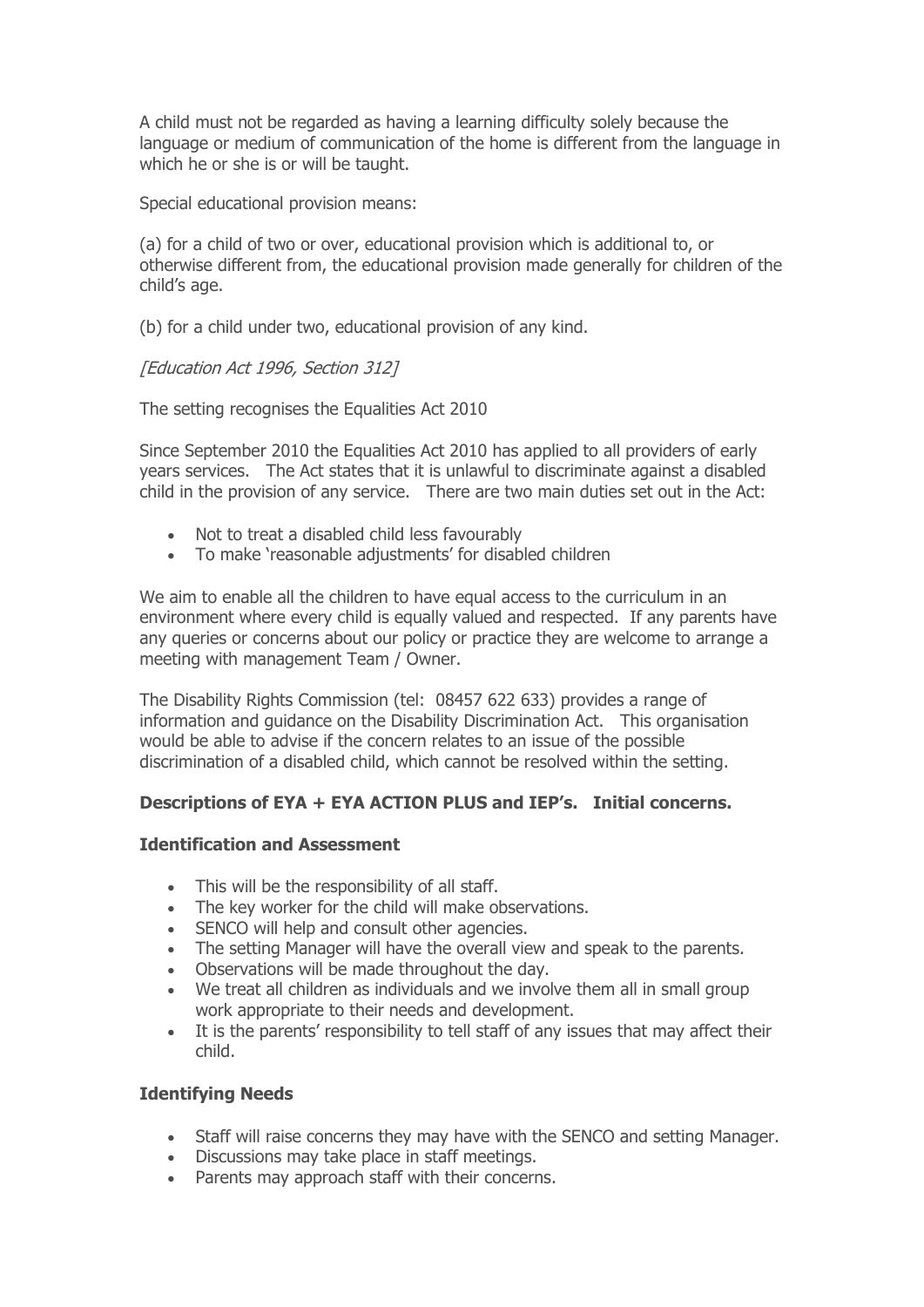- The children themselves, identify they have a need through difficulties they may have.
- An outside agency who will liaise with the SENCO.
- If a child transfers from another setting the SENCO will check records for information concerning a child's special educational needs.

# **EYA = Early Years Action:**

When setting staff who work day to day with the children or the SENCO identify that a child has SEN. Together they provide interventions that are additional to or different from those provided as part of the setting's usual curriculum offer and strategies. An IEP will usually be devised.

## **EYA+ = Early Years Action Plus:**

If insufficient progress made a new IEP will usually be devised. The setting staff who work day to day with the children and the SENCO are provided with advice or support from outside specialists. Alternative interventions additional or different strategies to those provided for the child through EYA+ are put in place.

# **IEP = Individual Education Plans:**

A IEP is a working document for all setting staff. It provides planning for the individual child with SEN. It must be accessible and understandable to all concerned.

## **Confidentiality:**

All information and IEP's on each individual child will be kept strictly confidential within the setting.

## **Complaints Procedure:**

Childcare Manager, refer to setting Complaints Policy.

## **Planning and Resourcing**

- If extra funding is necessary the Manager will approach the Local Authority
- Identification can be made at any time.
- Six weekly reviews of the child and the I.E.P.s. (including education plan)
- SENCO's time will be variable depending on the needs of the child.
- Keyworkers will have time when necessary to discuss concerns.
- Parents will be involved as much as possible. If the need to talk to the keyworker/SENCO time should be given.
- I.E.P.s to be signed by the parents, when the action is decided and at each update.
- Funding should be available for training.

## **On-going Monitoring**

• Monitoring of children review 1/2 termly.